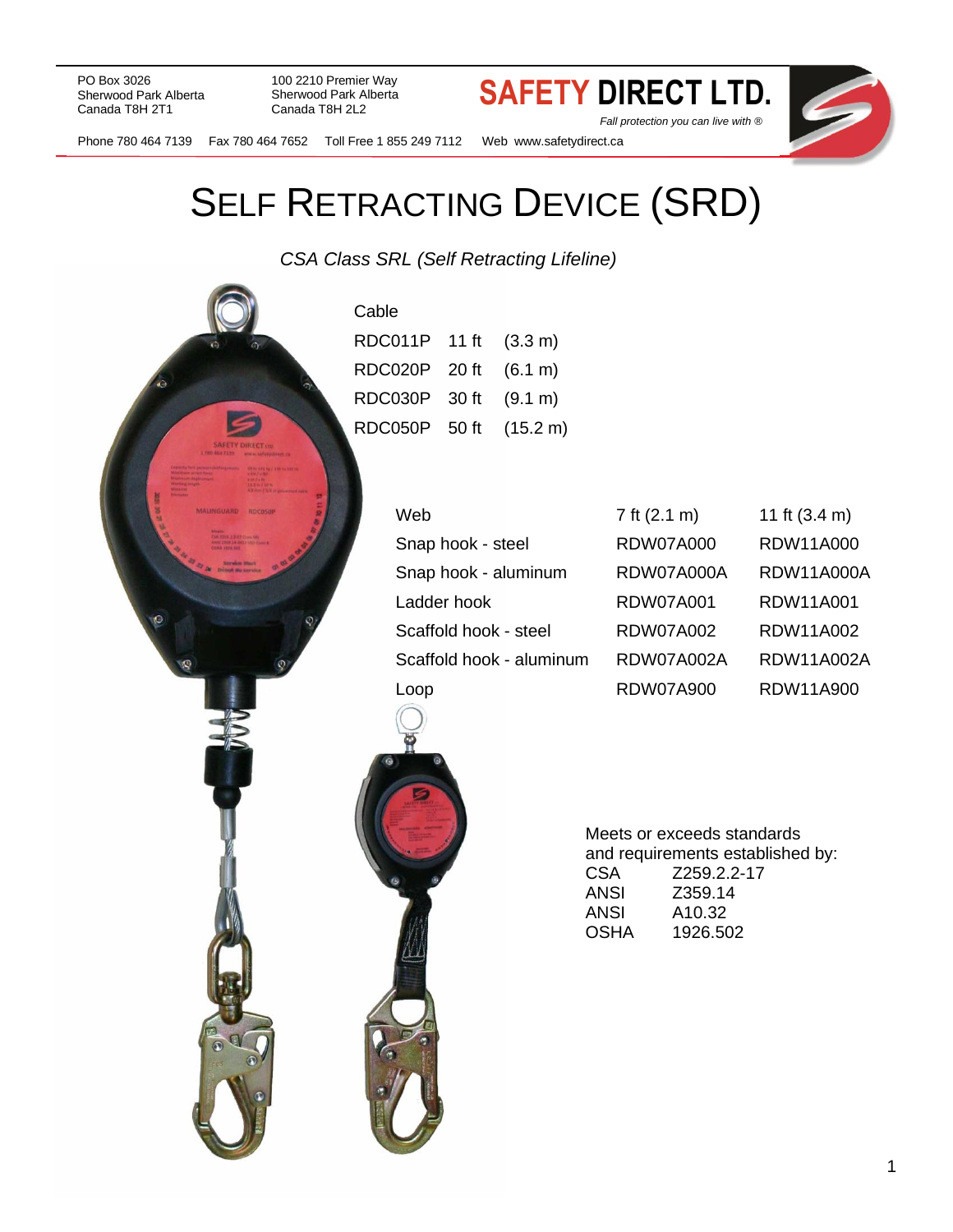## *WARNING MESSAGES ARE INSERTED THROUGHOUT THE MANUAL AND HIGHLIGHT NECESSARY STEPS TO ENSURE SAFE WORKING CONDITIONS.*

### *READ THESE WARNINGS FIRST*

- The SRD is only part of a total fall protection system and the use of compatible hardware and components is mandatory. The system components must meet federal, state, local or provincial regulations before being incorporated in a personal fall protection system. If you have any concerns or questions, please contact your distributor or Safety Direct.
- Never clamp, knot or prevent the lifeline from retracting or being taut.
- Avoid working above the anchorage level to avoid an increased free fall distance.
- It is imperative for the safety and efficiency of operations that this manual be read and fully understood by the worker before using any fall arrest system. ALL instructions contained herein must be carefully read and strictly followed.
- A fall could result in serious injury or death. Do not use any equipment unless properly trained.
- The limit of one person only per fall arrest system must always be observed.
- Do not let go of the web/cable until it has completely rewound inside the SRD.
- The user must not exceed an angle of 30° and never move away from the vertical axis of the SRD for more than 10 ft. (3 m) (Figure 7).
- Care should be taken to avoid contact with all sharp edges which could cut the web/cable.
- Ensure adequate clearance exists in your fall path to prevent striking an object (Figure 4 and Figure 6). When the SRD is installed on a non-rigid anchor point, ensure the deflection of the system is taken into consideration within the calculation of the total clearance required.
- For all assembly configurations: The anchoring to the structure must allow self-alignment of the SRD under the effect of the force exerted on the web/cable.

*WARNING - A FALL COULD RESULT IN SERIOUS INJURY OR DEATH. DO NOT USE ANY EQUIPMENT UNLESS PROPERLY TRAINED.*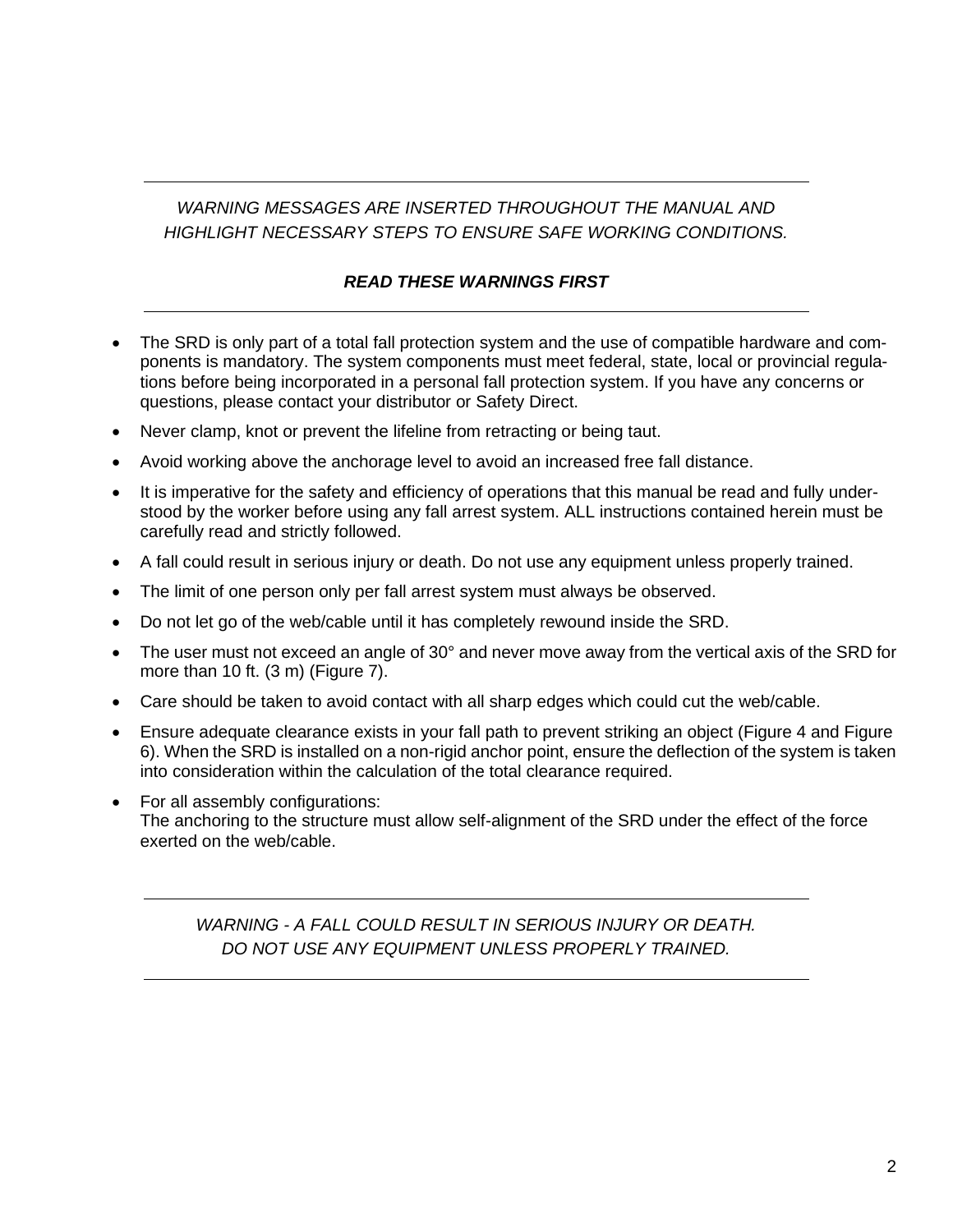## <span id="page-2-0"></span>*SRD RETRACTABLE USE AND MAINTENANCE INSTRUCTIONS*

| $\mathbf 1$ .    |                                                          |  |
|------------------|----------------------------------------------------------|--|
| 2.               |                                                          |  |
| 3.               |                                                          |  |
| $\overline{4}$ . | YOUR RESPONSIBILITY FOR COMPONETS CONNECTED TO THE SRD 4 |  |
| 5.               |                                                          |  |
| 6.               |                                                          |  |
| 7.               |                                                          |  |
| 8.               |                                                          |  |
| 9.               |                                                          |  |
| 10.              |                                                          |  |
| 11.              |                                                          |  |
| 12.              |                                                          |  |
| 13.              |                                                          |  |
| 14.              |                                                          |  |
|                  |                                                          |  |

## <span id="page-2-1"></span>**1. YOUR RESPONSIBILITY FOR COMPLIANCE**

1.1. It is the workers and their employers' responsibility to strictly conform to the following warnings.

- 1.2. In all circumstances, if a fall arrest system, or any of its components are to be used by a worker not being directly supervised, you must provide a copy of these instructions and advise the worker that all instructions must be strictly followed. A fall could result in serious injury or death.
- 1.3. Before using any fall arrest system, the worker and employer must become aware of all the requirements of federal, state, provincial and local safety regulations applicable to the use of the fall arrest system and any component thereof. Components of a fall arrest system must be compatible and recommended by Safety Direct or the manufacturer of the device/system.
- 1.4. Never use a fall arrest system or any components for any applications other than specified by the instructions supplied by the manufacturer of that device. Do not alter or adapt the equipment in any way.
- 1.5. Any harness, lanyard, rope grab, self-retracting lifeline or hardware that has been subjected to a fall, must be removed immediately from service. The harness, lanyard, rope grab or hardware must be destroyed and replaced. The SRD must be sent to Safety Direct or authorized dealer for inspection and revalidation.
- 1.6. The combination of the user's weight, clothing and tools may not exceed 310 lbs. (140 kg). If this weight is exceeded the performance and safety of the SRD cannot be guaranteed.
- 1.7. This manual is intended to meet the "Manufacturer's Instructions" as required by CSA Z259.2.2 and ANSI Z359.14 and should be used as part of an employee training program as required by OSHA.
- 1.8. Keep this guide available at all times for easy reference whenever required. Extra copies can be printed from the Safety Direct web site. You can also access it directly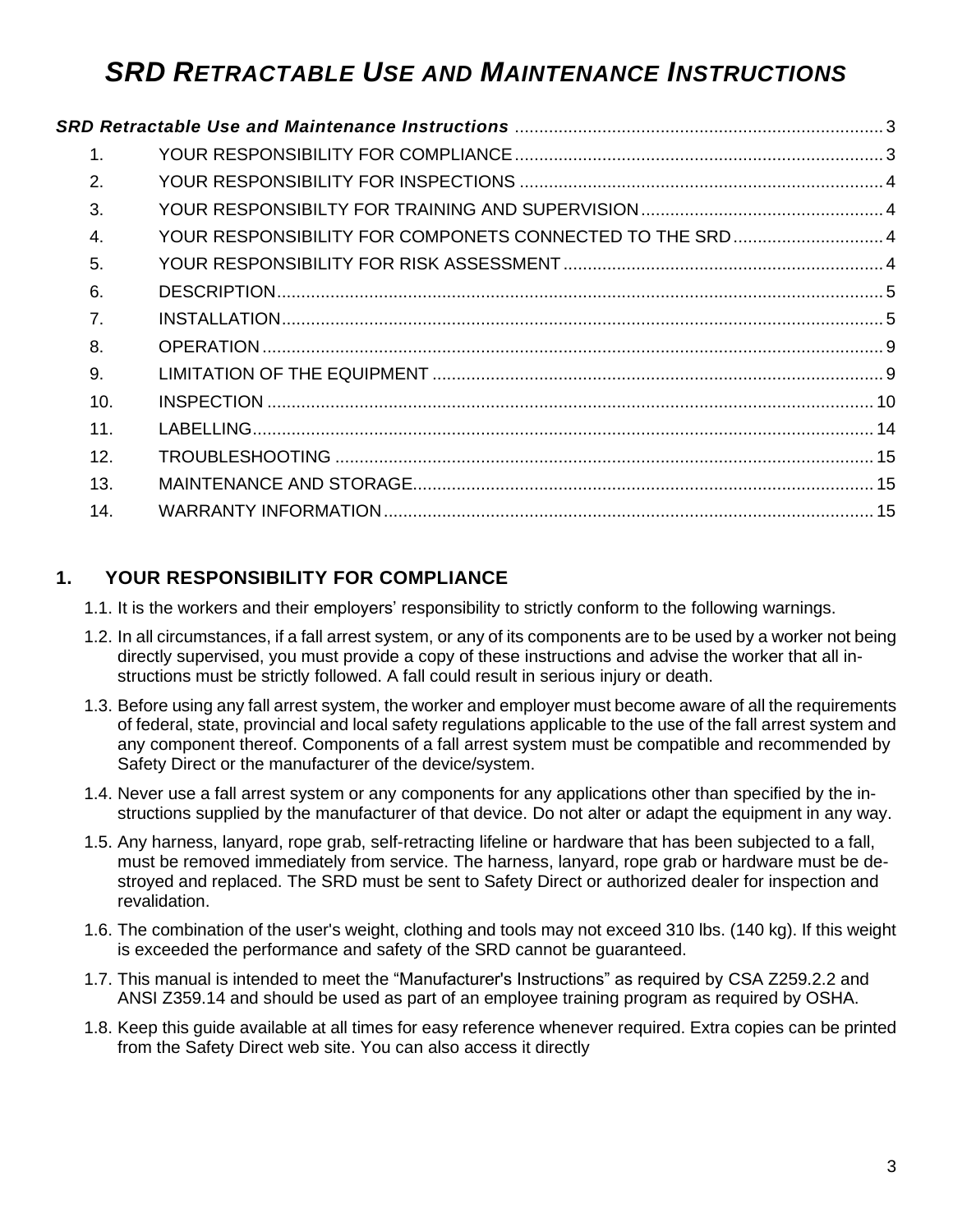## <span id="page-3-0"></span>**2. YOUR RESPONSIBILITY FOR INSPECTIONS**

- 2.1. Carefully take notice of all labels affixed to all components of the fall arrest system. Never use any equipment if the label normally fixed on fall arrest components is obscured or missing.
- 2.2. Every time a fall arrest system is used, check the components of the system before proceeding. They must be complete, compatible and in good working condition.
- 2.3. Careful and regular inspection of the fall arrest system's installation is part of the safety requirements. If you have any questions, contact Safety Direct.

## <span id="page-3-1"></span>**3. YOUR RESPONSIBILTY FOR TRAINING AND SUPERVISION**

- 3.1. The state of health of the worker must allow them to withstand a possible fall arrest on the system being used. A worker must not be required to use a fall arrest system if that worker is not:
	- mentally and physically fit for the purpose, especially at heights or in confined spaces;
	- free from the influence of alcohol or drugs;
	- competent for the job to be performed;
	- familiar with the equipment and all applicable safety rules, requirements or requiations;
	- trained for working under the above requirements.
- 3.2. Except for the operations described in this manual, the maintenance of Safety Direct equipment, as well as repair, must be exclusively done by authorized (written approval) Safety Direct dealers or by Safety Direct.
- 3.3. Never let a fall arrest system be managed or used by anyone other than authorized and assigned persons to the job. While out of operation, keep equipment installed or stored out of reach of unauthorized persons.
- 3.4. Prior to putting the systems into operation, rescue procedures should be set up and workers should be trained in the event a fall occurs during a job. Such procedures must be set up by a qualified person or technical consultant according to work conditions.
- 3.5. Every job must be placed under the control of a person having the required qualification and authority for checking that all the instructions prescribed by this manual are regularly and efficiently carried out. Contact Safety Direct for training information.

## <span id="page-3-2"></span>**4. YOUR RESPONSIBILITY FOR COMPONETS CONNECTED TO THE SRD**

- 4.1. Components of the installation other than the SRD must meet the requirements of the applicable regulations and legislation. They must be of the specified quality and must be assembled as a safe and efficient fall arrest system.
- 4.2. Anchor points are to have a minimal strength of 5,000 lbs. (22 kN), be sufficiently strong and in accordance with federal, state, provincial and local regulations.
- 4.3. All requirements in strengths and resistance must be obtained with the necessary safety coefficients.
- 4.4. Prior to commencing the job, all calculations, design and subsequent work necessary to the above requirements must be made by a qualified person on the basis of technical information regarding the site.

## <span id="page-3-3"></span>**5. YOUR RESPONSIBILITY FOR RISK ASSESSMENT**

- 5.1. For any job to be performed, consider and control the specific risks related to the nature of the job.
- 5.2. After inspection, should you determine that a fall arrest system, or any component, is no longer to be used, take precautions to remove it so that it cannot be reused. It has to be discarded or disposed of, and precautions must be taken so that it cannot be reused.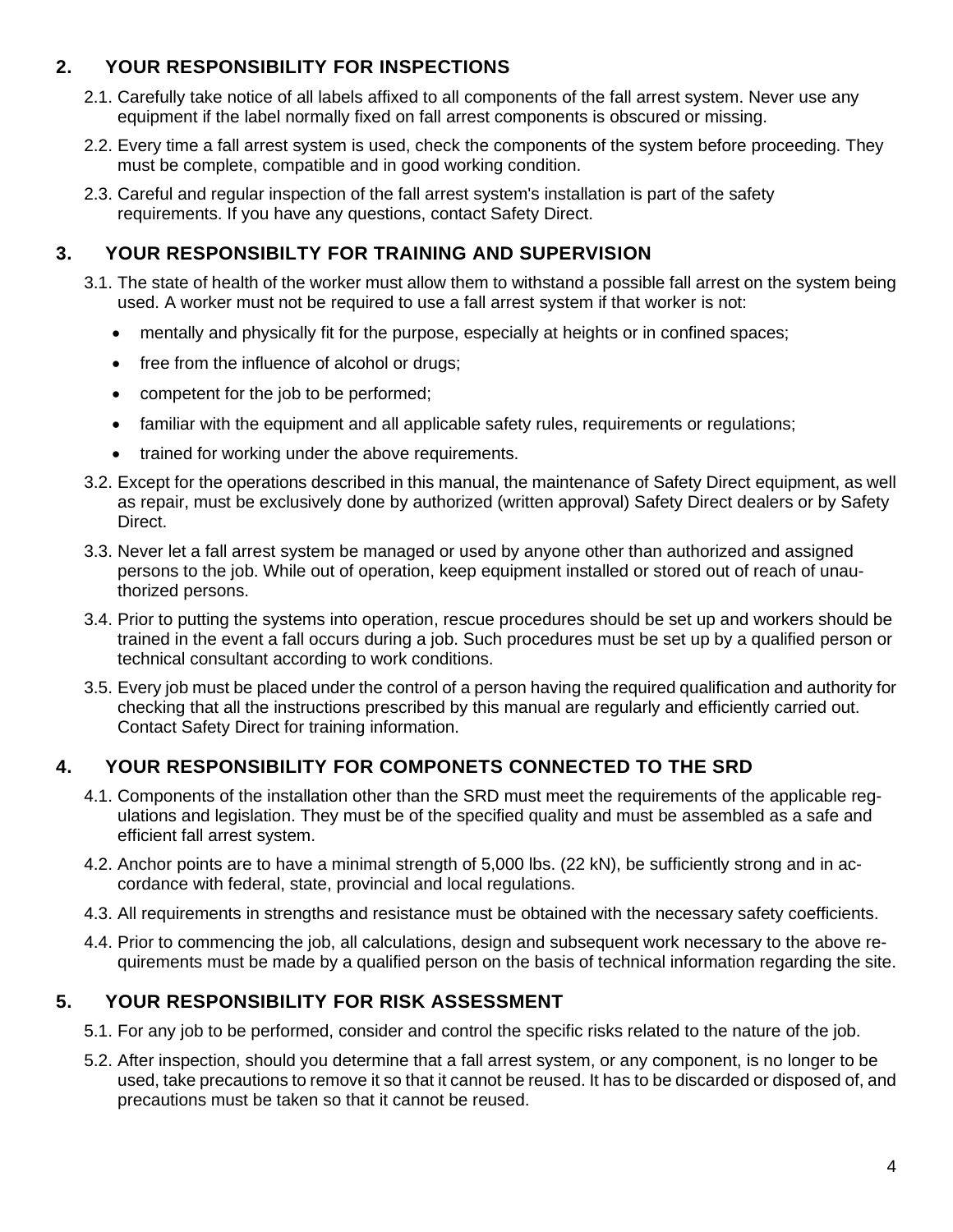5.3. During a rescue, the line or lines should be attached only to the dorsal D-ring and/or to both shoulder mounted D-rings of the harness if so equipped.

## **6. DESCRIPTION**

- <span id="page-4-0"></span>6.1. The SRD is a portable device supporting the following features:
	- lightweight;
	- easy to attach as the connector is kept in an upright position;
	- high strength polymer or aluminum housing has no sharp edges.
	- web or steel cable.
	- load indicating swivel snap hook or web telltale
- 6.2. The function of the SRD is to

automatically stop a person's fall. The SRD is primarily intended to connect to a structure while the user is moving vertically directly under the SRD (Figure 1). The SRD can also be used in other positions as outlined in the Figure 8 on page 8.



- 6.3. The user is attached to the SRD by a web/cable whose length is automatically adjusted by a retracting spring that activates a drum on which the web/cable is coiled.
- 6.4. In the event of a fall, the drum is locked by brass pawls which engage in a ratchet wheel under the effect of the centrifugal force caused by the acceleration of the falling mass attached to the web/cable. The fall is stopped gradually by the friction of a disk braking system.
- 6.5. Because the web/cable is constantly tensioned between the user and the SRD, the user's free fall distance is held to a minimum by the disk braking system.
- <span id="page-4-1"></span>6.6. Always choose an SRD where the web/cable length fits the expected distance travelled by the user.

## **7. INSTALLATION**

- 7.1. Anchoring to the structure
	- 7.1.1. An anchorage point is a secure point of attachment for lanyards, lifelines or self-retracting lifelines. It has to be independent of the means of supporting the worker and must have been selected by a qualified person. The SRD must be connected to an anchorage point capable of supporting a minimum of 5,000 lbs. (22 kN) per attached worker. Consult governing regulations as revisions occur.
	- 7.1.2. Never use an anchorage point that will not allow the carabiner or connecting device to close. The anchor must be compatible with the carabiner or connecting device and must not cause a load to be applied to the gate.
- 7.2. Connecting to the harness
	- 7.2.1. It is mandatory to use a full body harness for fall arrest.
	- 7.2.2. Connect components on a safe surface where there is no risk of falling.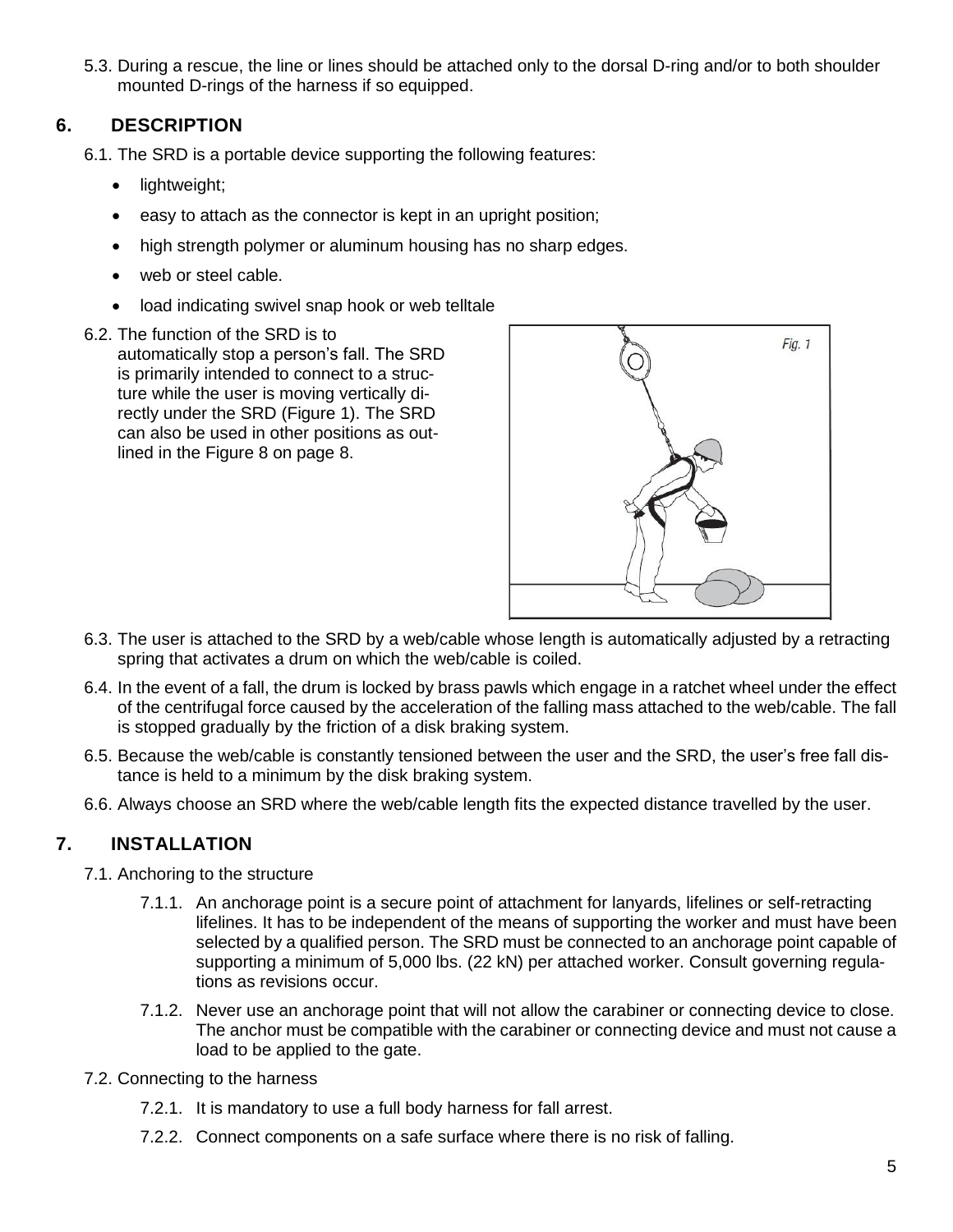- 7.2.3. The point at which the harness is attached must be below the SRD (Figure 2).
- 7.2.4. The self-locking snap hook fitted on the end of the web/cable must be attached to the back D-ring of the user's harness. It has a visual fall indicator that becomes visible after a fall (Figure 3).





#### 7.3. Clearance

The clearance must be greater than 6 ft. (1.8 m) (Figure 4). When the SRD is installed on a non-rigid anchor point, ensure the deflection of the system is taken into consideration within the calculation of the total clearance required.

7.4. Falls from a kneeling or crouching position will require an additional 1m (3ft.) of fall clearance.

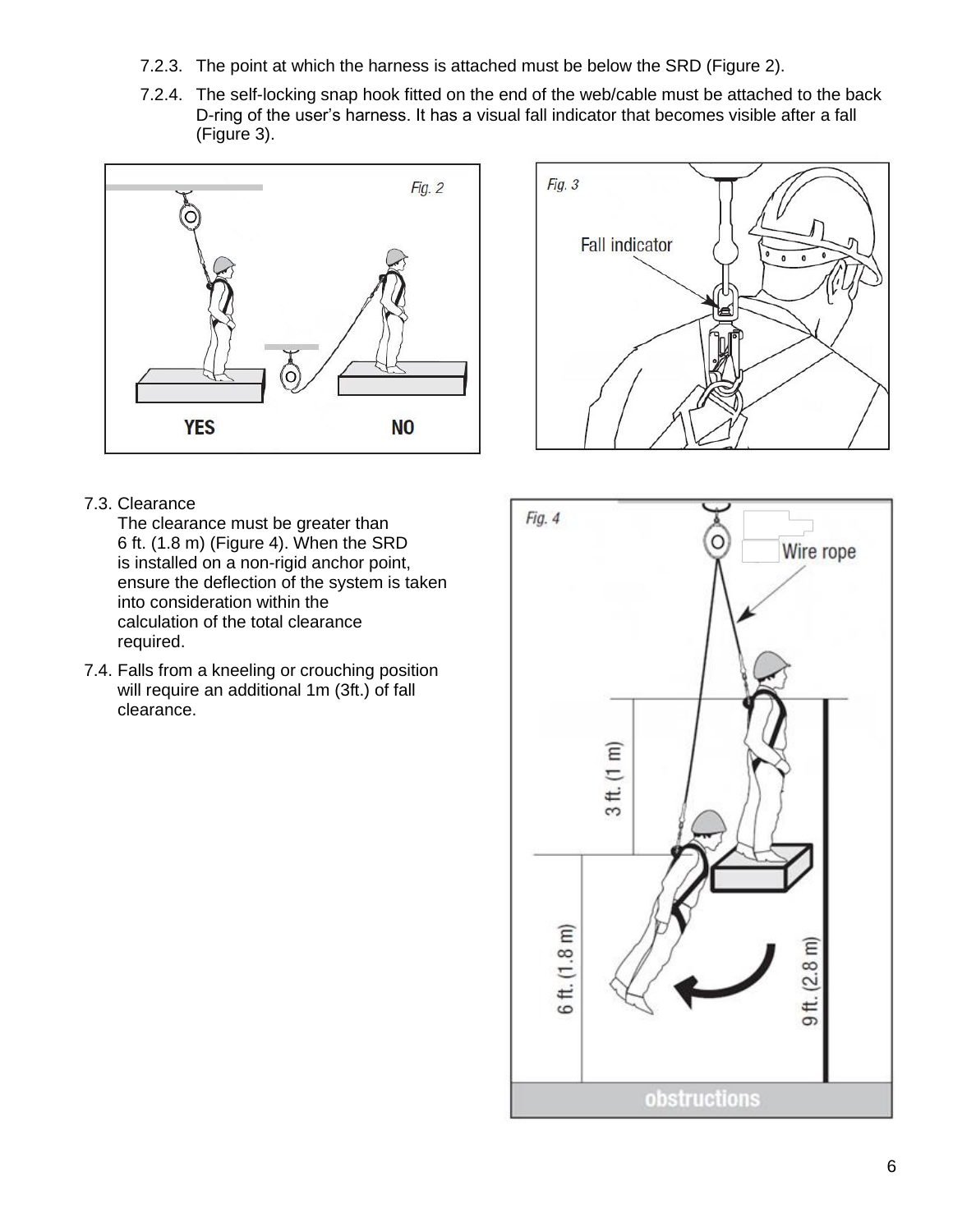7.5. Assembly Configuration

The most commonly used configuration is where the SRD is attached to a structure and the user moves vertically directly under the SRD.

- 7.5.1. In another configuration, the SRD is suspended from a tripod (Figure 5).
- 7.5.2. If the longitudinal axis of the SRD is at an angle to the vertical, a qualified person must check that all the risks connected with this configuration have been correctly taken into account. Safety Direct recommends that the worker avoid moving away from the vertical plane. In the event of a fall, one will swing from side to side and may hit an obstacle causing injury (Figure 6).





*WARNING The user must not exceed an angle of 30° and never move away from the vertical axis of the SRD for more than 10 ft. (3 m) (Figure 7).*

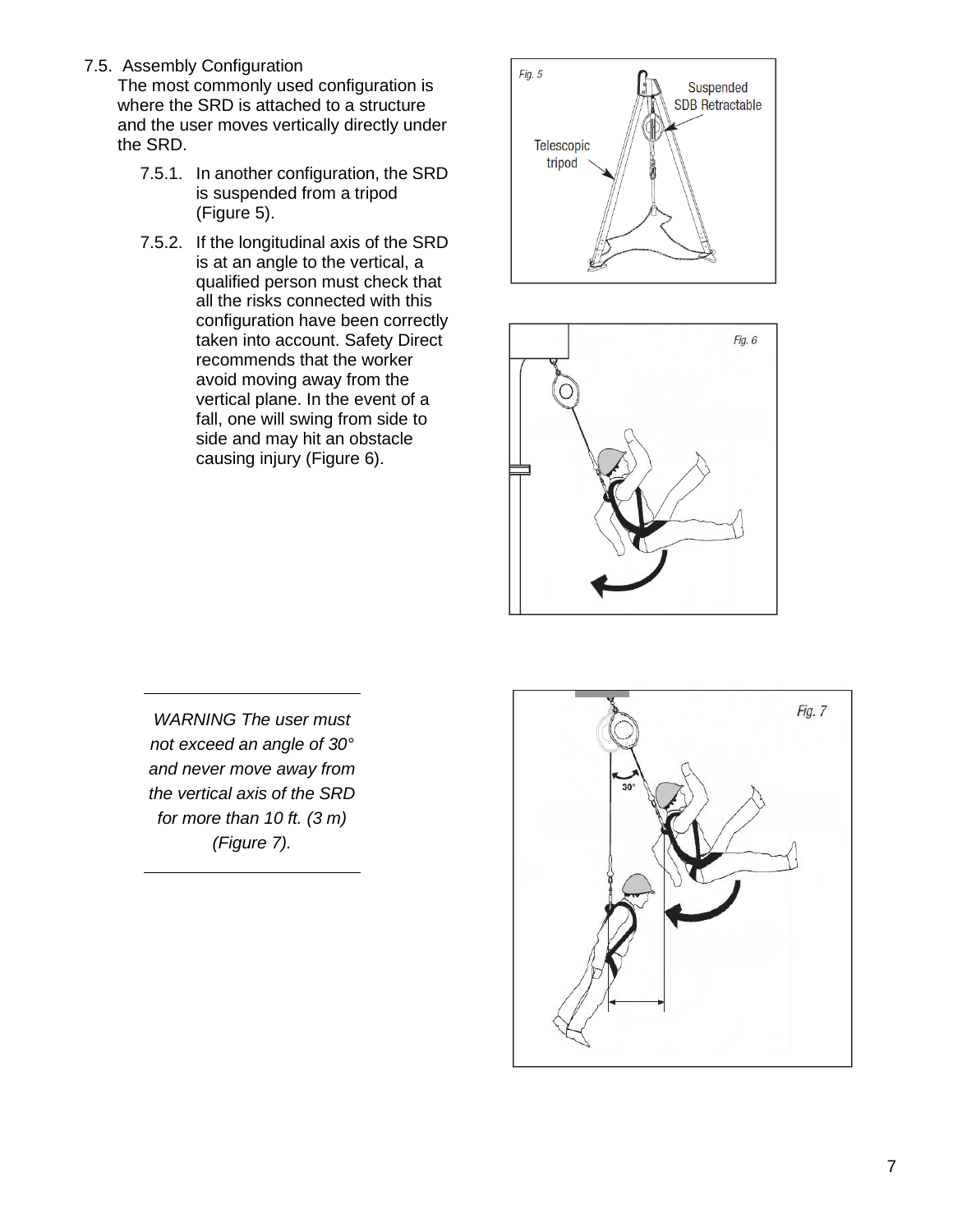7.5.3. If the user is working on an inclined plane, the risk described in the preceding point does not apply. The fall distance will depend on the slope, condition of the surface, etc. (Figure 8).

*WARNING Care should be taken to avoid contact with all sharp edges which could cut the web/cable.*



7.5.4. Locking Speed: Situations which do not allow for an unobstructed fall path should be avoided. Working in confined or cramped spaces may not allow the body to reach sufficient speed to cause the SRD to lock if a fall occurs. Working on slowly shifting material, such as sand or grain,may not allow enough speed buildup to cause the SRD to lock. A clear path is required to assure positive locking of the SRD

*WARNING For all assembly configurations: The anchoring to the structure must allow self-alignment of the SRD under the effect of the force exerted on the web/cable. Mount the SRD with the carabiner inserted through the built-in swivel at the top of the unit. (Figure 10).*

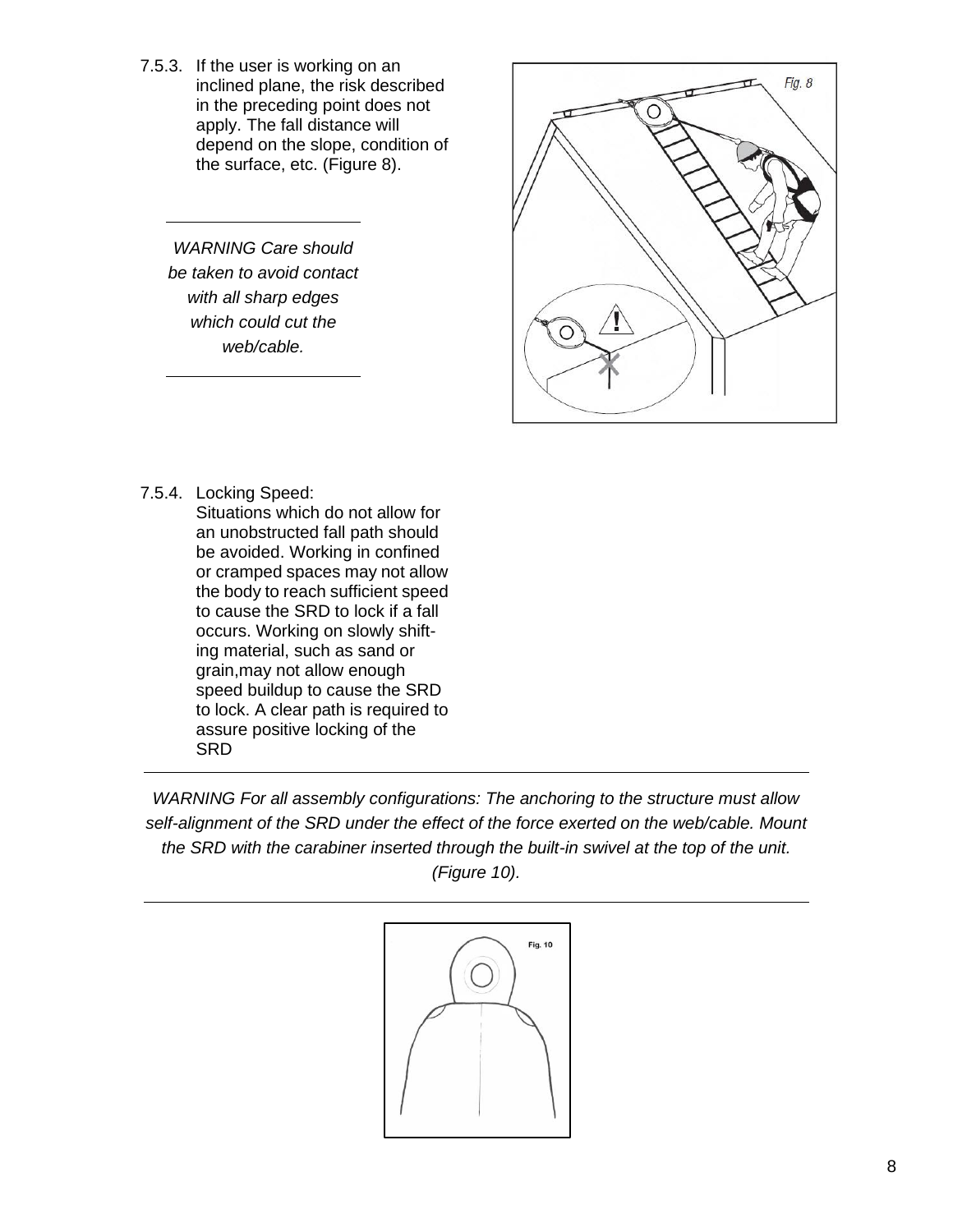#### 7.6. Operating environment

The SRD can be used in the following operating environments

- conditions generally found on an outdoor building site;
- in temperatures ranging from  $-31^\circ$  F ( $-35^\circ$  C) to 176° F (80° C);
- work that involves spraying products (sandblasting, painting, etc). It is advisable to protect the SRD against contaminants entering the housing.

#### 7.7. Electrical hazards

Take extreme caution when working near or around high voltage power lines: electricity could pass through the SRD or connecting devices resulting in electrocution.

#### 7.8. Rescue operation

A study should have been carried out to define how (in terms of personnel and equipment) an injured person is to be rescued. The rescue should take no more than 15 minutes. Any longer may endanger the safety and health of the person being rescued.

#### <span id="page-8-0"></span>**8. OPERATION**

- 8.1. The user connects the self-locking swivel eye snap hook to the harness dorsal D-ring and moves at a speed of less than 6.6 ft./sec. (2 m/sec.), which corresponds to normal walking speed. The web/cable unwinds, exerting a light pull on the user. If any slack appears in the web/cable, replace the device immediately.
- 8.2. If there are sudden jerks on the line, the SRD may lock. The user must then move smoothly towards the SRD to unlock it. If the device keeps locking when it should not, replace it.
- 8.3. In the event of a fall, the SRD stops the fall automatically. The user must then be rescued as quickly as possible, within 15 minutes at most.
- 8.4. Once the user has unhooked from the web/cable, they should hold the end and allow the line to wind back onto the reel. Do not let it freely retract without holding the line. If necessary, use a small tagline when operating retractable lifelines that are positioned out of reach.

*WARNING Do not let go of the web/cable until it has completely rewound inside the SRD.*

## <span id="page-8-1"></span>**9. LIMITATION OF THE EQUIPMENT**

*The limit of one person per SRD and personal fall arrest system must always be observed.*

#### 9.1. Capacity

The SRD has a 310 lbs. (140 kg) rated working capacity. User's weight, clothing and tools may not exceed 310 lbs. (140 kg).

#### 9.2. Electrical hazards

Take extreme caution when working near or around high voltage power lines: electricity could pass through the SRD or connecting devices resulting in electrocution.

9.3. Explosive atmosphere and chemical products All internal metal parts are non-sparking. In general, the unit will not be affected by chemicals (acids or bases). For very aggressive environments, consult Safety Direct.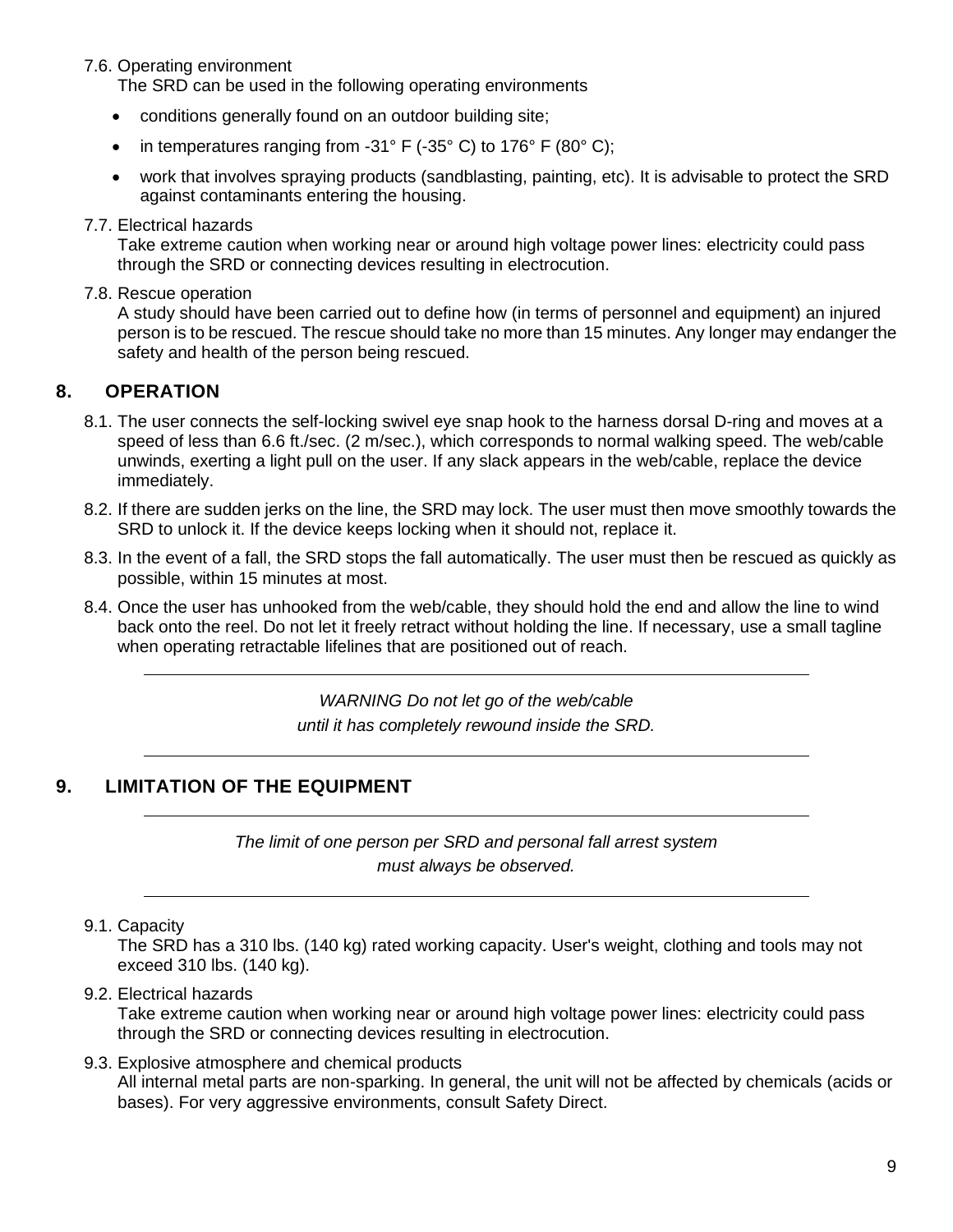#### 9.4. Temperature

Do not use the SRD in places where ambient temperature are lower than -31° F (-35° C) and higher than 176° F (80° C).

9.5. Impact

Any SRD subjected to arresting a fall shall be removed immediately from service. It must be inspected and revalidated by a qualified person from Safety Direct or by a dealer authorized by Safety Direct to carry out such service.

9.6. Moving machinery

Exercise extreme caution when working near or around moving machinery.

9.7. Sharp edges/abrasive surfaces

Keep the lifeline away from sharp edges or abrasive surfaces. If this cannot be totally avoided, protect the web/cable of the SRD accordingly.

9.8. Life

Every SRD that shows signs of wear, damage or degradation must be removed from service and sent back to Safety Direct or its authorized dealer in order to be inspected and revalidated by a qualified person.

## <span id="page-9-0"></span>**10. INSPECTION**

- 10.1. All equipment must be inspected visually before each use and periodically by a qualified person. If damage is found as described below, immediately remove the item from service and replace it. If any damage or questionable conditions are apparent that are not described below, immediately remove the item from service, replace it and contact Safety Direct Ltd for advice.
- 10.2. Failure to remove equipment from service that has been damaged or is in questionable condition could lead to serious or fatal injury. A detailed record of inspections should be maintained with the date, inspectors name and signature, the pass or fail status, and corrective action for failed items.

#### 10.3. Service Start Date

Canadian Standards Association (CSA) requires inspection, maintenance and revalidation based on type of usage (see 10.9 Inspection Table). Before operating the SRD, read the In Service Date on the label. If the recommended time limit has passed, do not use the SRD and send it back to Safety Direct or to an authorized dealer.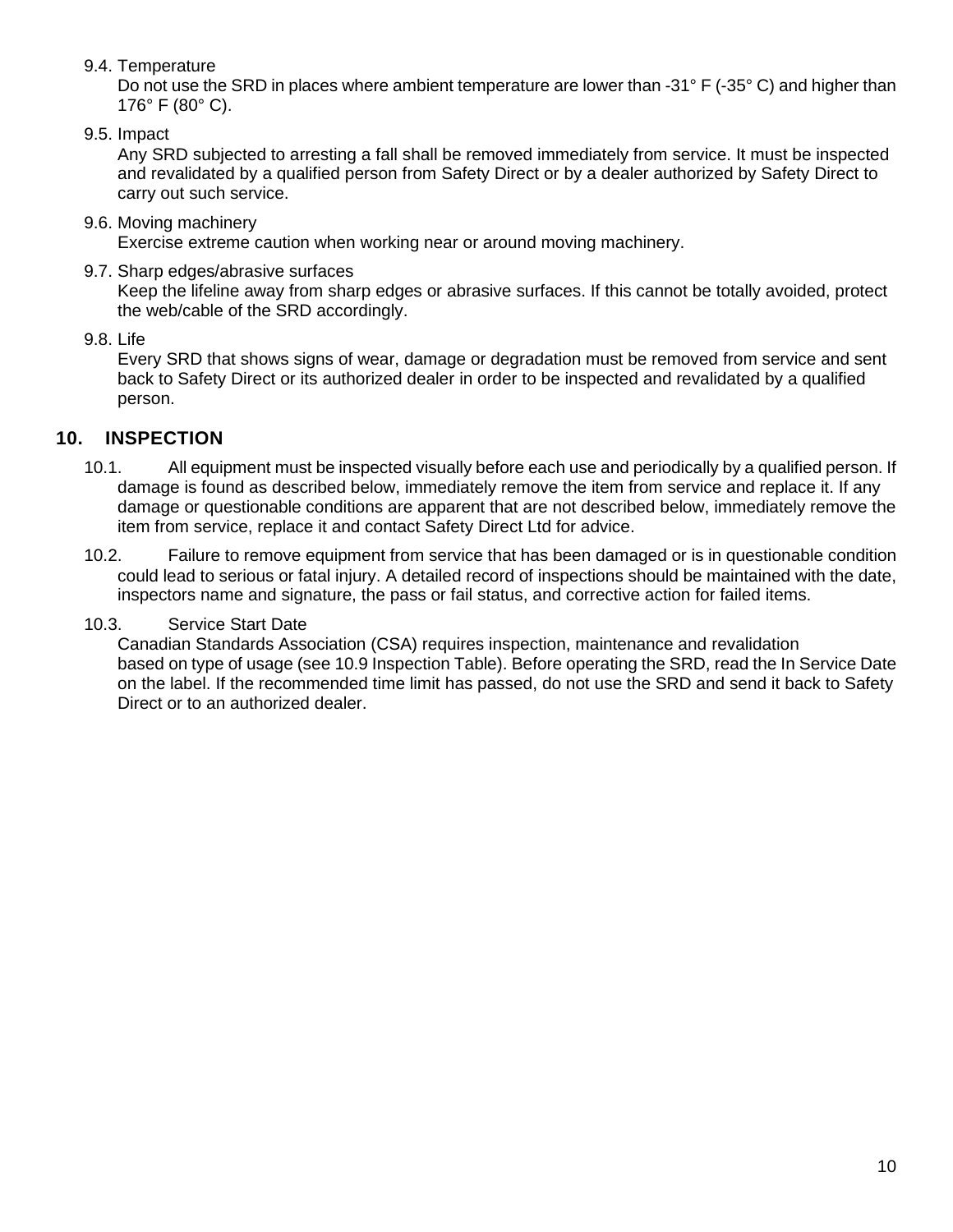#### 10.4. Cable

Extend the complete length of the cable and examine it in order to spot damage.

Cable should be free of birdcage or loop formations, it must not be crushed, kink, cut, torn from sharp edges, etc. (Figure 11).

It should also be free of any loose materials such as dirt, sand, petroleum, chemical contaminants or any other foreign matter.

A change in the original diameter of the cable is an indicator of a weakened area from extreme load.



10.5. Webbing

Extend the complete length of the webbing and examine it carefully to spot damage.

Webbing should be free of frayed edges, burns or cuts.

It should also be free of any loose materials such as dirt, sand, petroleum, chemical contaminants, or any other foreign matter.

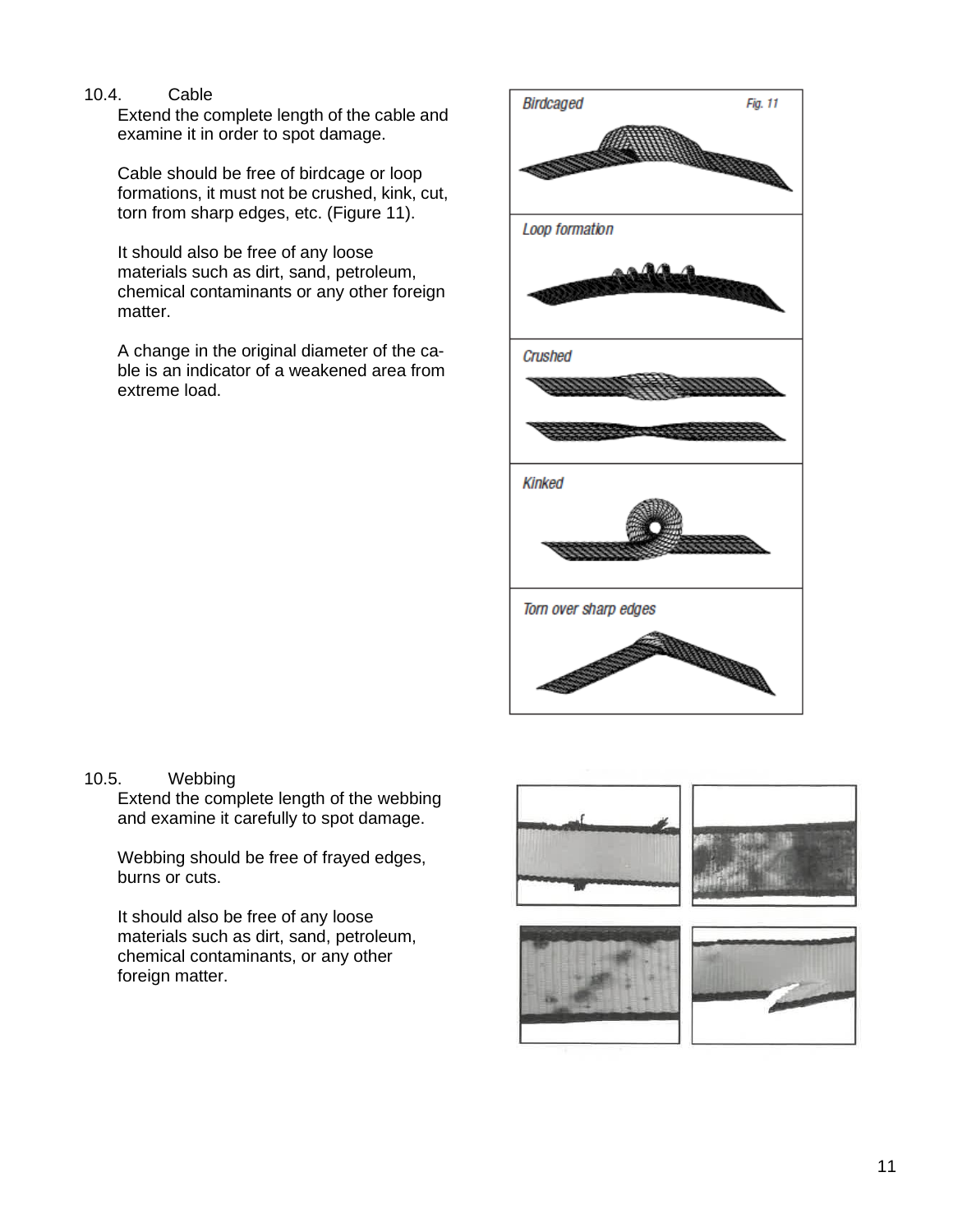#### 10.6. Self Retracting Device

Pull the end of the web/cable sharply in order to make sure it locks. The SRD will stop the retraction of the web/cable as soon as the activation speed is reached. All equipment that shows any sign of distortion or corrosion must be immediately removed from service.

*WARNING Bolts or rivets that are discolored, pitted or cracked indicate chemical corrosion. All equipment where the housing has marks of impact or distortion must be removed from service and sent back to Safety Direct Ltd or to an authorized dealer.*

10.7. Load Indicating Swivel Snap Hook The self-locking snap hook is specially designed so that should a fall occur, the indicator will activate, causing the swivel axle to drop and create a gap between the swivel component and the hook body (Figure 12).

Always ensure that the indicator has not been activated before using the SRD. All parts of the self-locking snap hook should be free of distortion. The gate should be seated into the nose without binding and should not be distorted or obstructed. The gate spring should exert enough force to firmly close the gate. The gate lock must prevent the gate from opening when closed.



#### 10.8. Load indicator on webbing

Always ensure that the indicator has not been deployed before using the SRD. There should be no broken stitching.

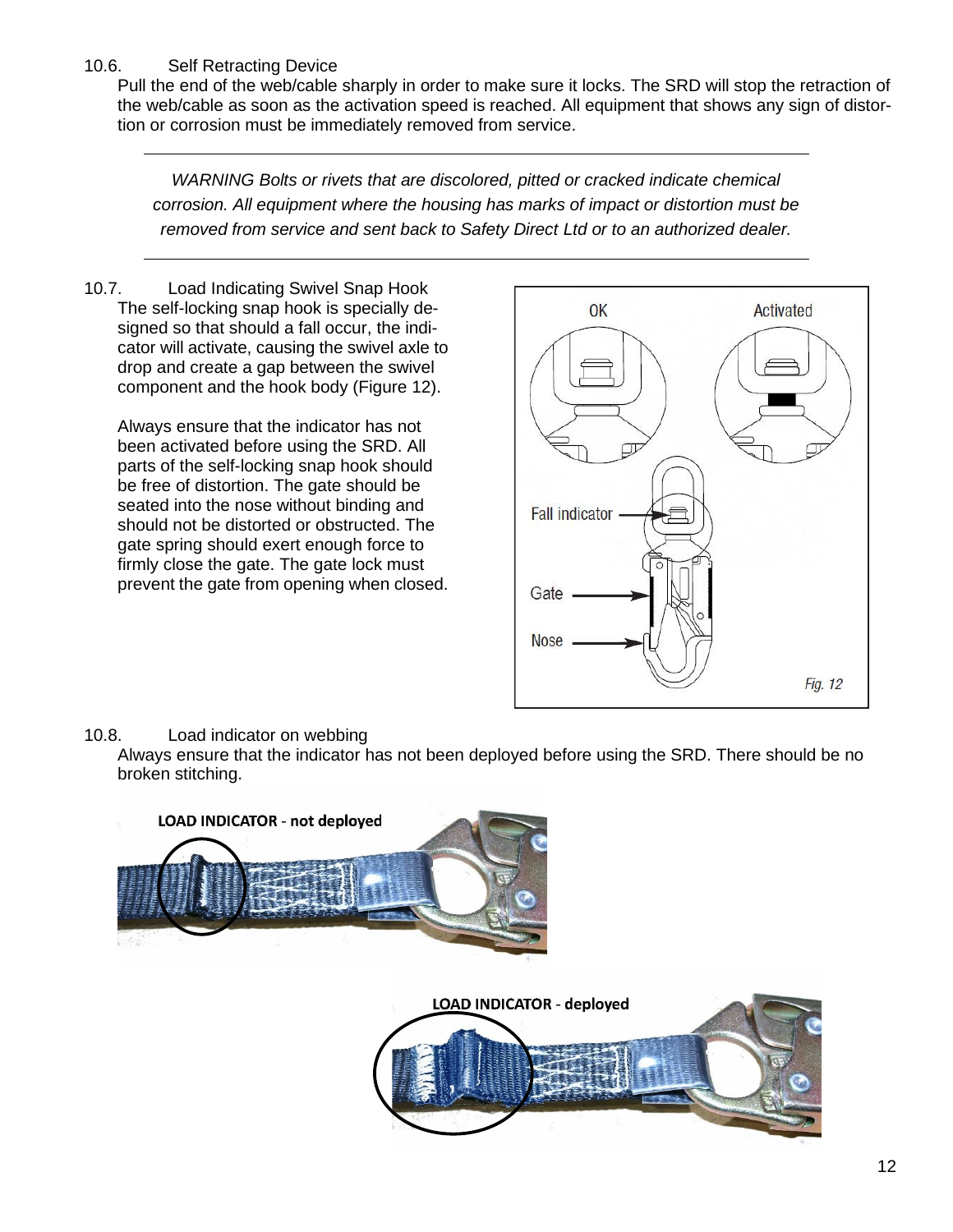#### 10.9. Anchorage connector

All parts of the carabiner should be free of distortion. The gate spring should exert enough force to firmly close the gate. Special attention must be paid to the mechanism, which should close adequately. The safety bar of the auto-locking carabiner must complete its rotation when closed.

10.10. Other components

Refer to appropriate inspection instructions.

*WARNING: Any equipment that fails to meet the above inspection requirements shall be removed from service. Only Safety Direct or persons or legal entities authorized in writing by Safety Direct, shall make repairs to Safety Direct fall arrest equipment.*

#### 10.11. Inspection Table

| Type of Use                            | Infrequent to Light                              | Moderate to Heavy                                                           | Severe                                                      |
|----------------------------------------|--------------------------------------------------|-----------------------------------------------------------------------------|-------------------------------------------------------------|
| Application                            | Rescue<br>Confined spaces<br>Factory maintenance | Residential construction<br>Transportation<br><b>Utilities</b><br>Warehouse | Commercial construction<br>Oil and Gas<br>Mining<br>Foundry |
| Storage<br>conditions                  | Good                                             | Fair                                                                        | Harsh                                                       |
| Environment                            | Clean<br>Room temperature                        | Clean or Dusty<br>All temperatures                                          | Dirty<br>All Temperatures                                   |
| Inspection by<br>the worker            | Before each use                                  | Before each use                                                             | Before each use                                             |
| Inspection by a<br>competent<br>person | Annually                                         | Semi-annually<br>to<br>annually                                             | Quarterly<br>to<br>semi-annually                            |
| <b>Revaluation</b><br>frequency        | At least every 5 years                           | At least every 2 years                                                      | At least every year                                         |

- 10.12. Failure of a worker to perform "before each use" inspection or failure of an inspection by a worker shall initiate the requirement for inspection by a competent person.
- 10.13. Failure of a competent person to perform inspections as specified in this table, or failure of an inspection by the competent person shall initiate product revaluation or disposal.
- 10.14. Determination of the type of use category shall be determined by a competent person
- 10.15. An SRD that is considered non-repairable, or not designed for disassembly such that internal inspection is not possible without rendering it unserviceable, is not subject to revalidation inspection.
- 10.16. INSPECTION FREQUENCY

The product shall be inspected by the user before each use and, additionally, by a Competent Person other than the user at intervals of no longer than one year. A higher frequency of equipment useage and harsher conditions may require increasing the frequency of Competent Person inspections. The frequency of these inspections should be determined by the Competent Person per the specific conditions of the worksite.

10.17. PRODUCT LIFE:

The functional life of the product is determined by work conditions and maintenance. Providing the product passes inspection criteria, it may remain in service.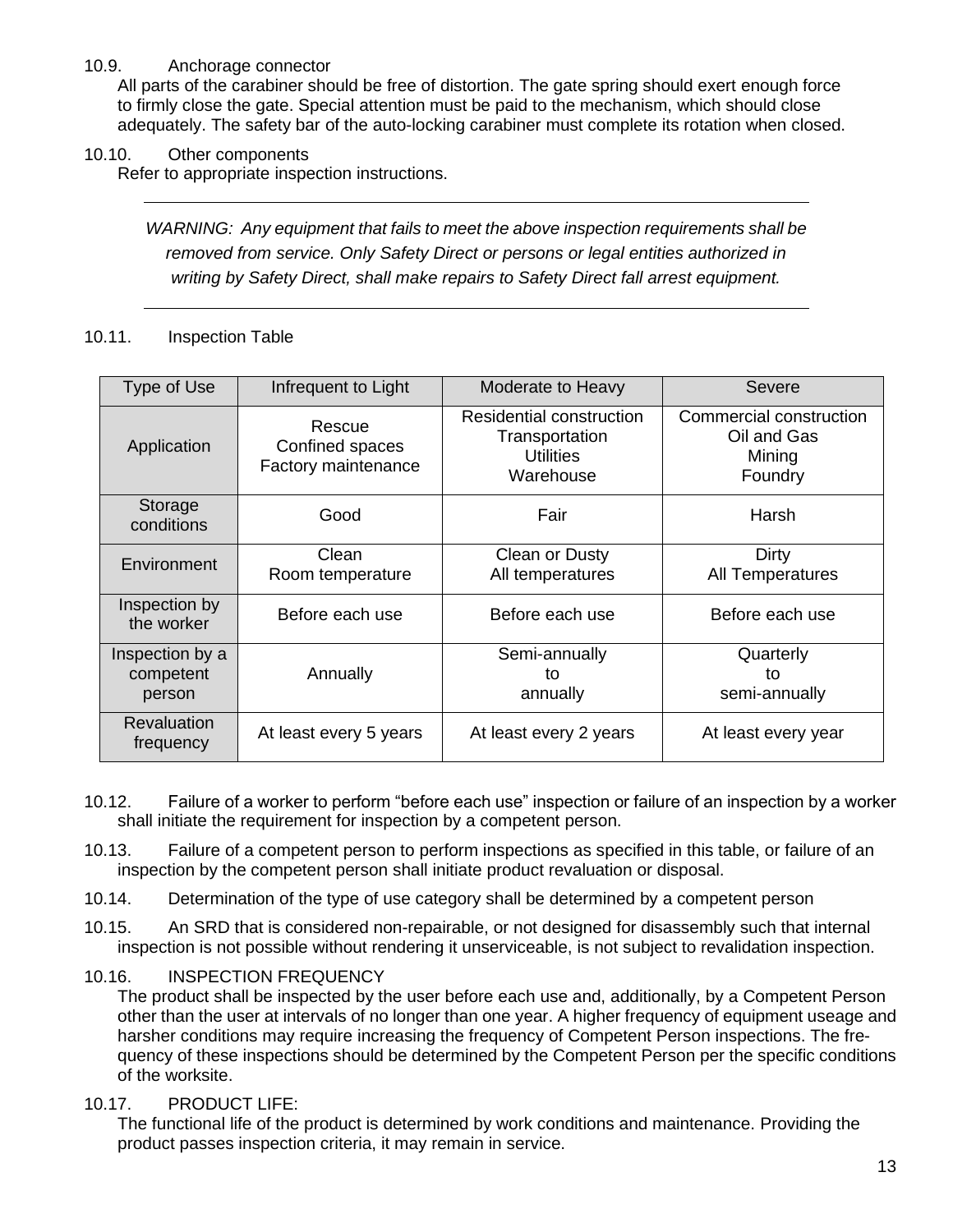### <span id="page-13-0"></span>**11. LABELLING**

- 11.1. Read all the labels on the SRD. They must always be intact and legible.
- 11.2. Front and back labels contain:
	- Manufacturer's name
	- Product type
	- Model number
	- Working length
	- Materials
	- Maximum arresting force
	- Maximum arresting distance
	- CSA/ANSI/OSHA standards
	- Date the device went into service
	- QR code for these instructions
- 11.3. Side labels contain:
	- Warnings
- 11.4. The housing is stamped with
	- Serial number
	- Date of manufacture



## **WARNING**

Follow all manufacturer's instructions included at time of shipping This device shall be removed from service when the visual load indicator is deployed Lifeline shall not contact edges or surfaces during fall arrest. Anchor above user's Dorsal D-Ring

ADVERTISSEMENT

Suivre toutes les instructions du fabricant fournies avec le dispositif lors de sa livraison Ce dispositive doit être retire du service lorsque l'indecateur de chute du est active La corde d'assurance ne doit pas entre ren contact avec des bords ou des surfaces lors de l'attêde chute Ancrer au-dessus de l'anneau en D dorsal ud harnais de l'utilisateur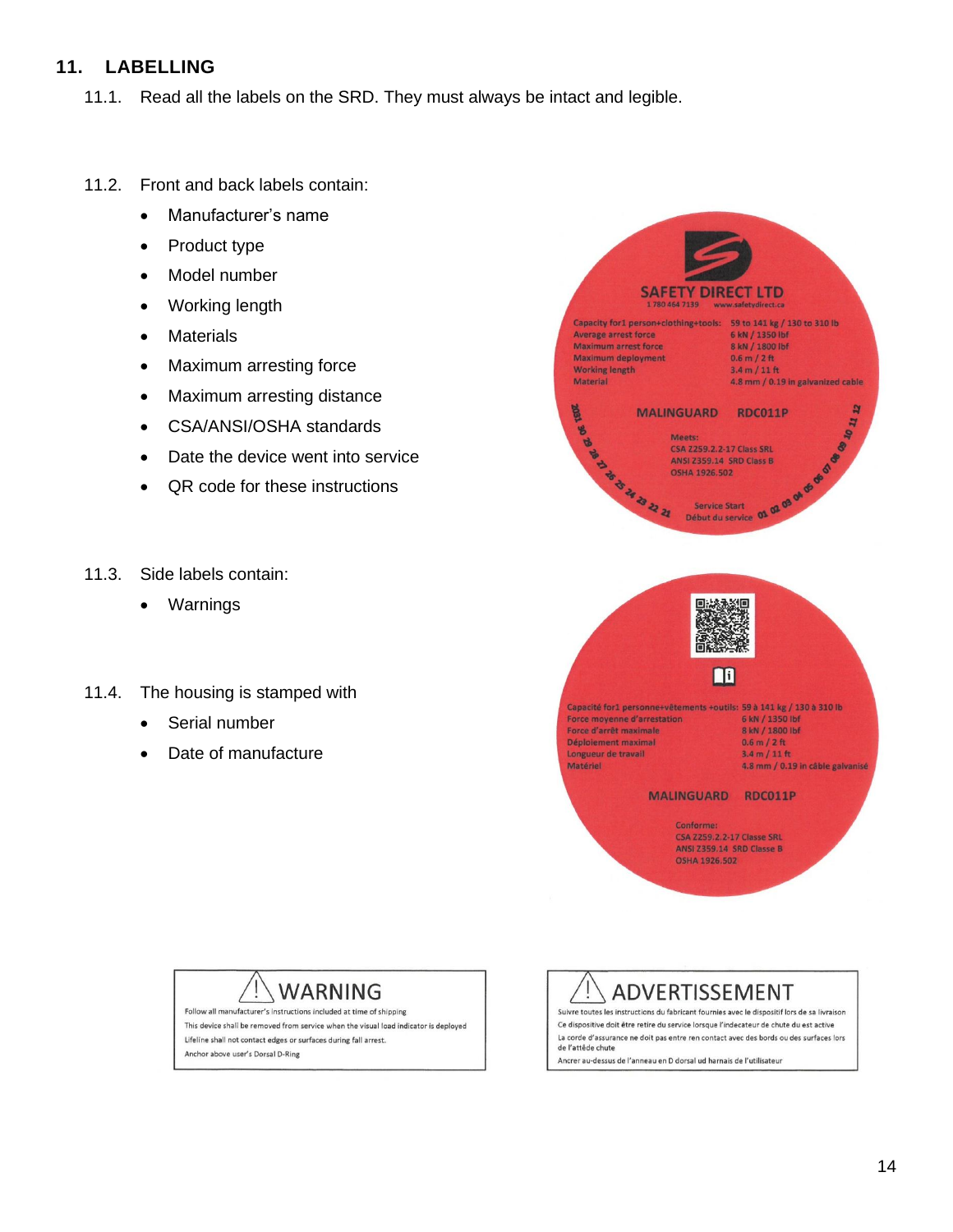## <span id="page-14-0"></span>**12. TROUBLESHOOTING**

#### 12.1. Rewinding problem

If the web/cable does not rewind correctly into the housing, pull it until fully extended and examine its condition (see section 10.4). Let it rewind by itself while under tension, do not let go. If the problem remains, this could indicate that the inside spring may be clogged or corroded, or that the housing may have been distorted. In that case, do not use the SRD and send it back to Safety Direct or to an authorized dealer for servicing by a qualified person.

If a section of the web/cable does not rewind in the SRD, check the indicator on the swivel eye snap hook or the telltale indicator sewn in the webbing next to the snap hook; it may have been involved in stopping a fall. The SRD must be immediately removed from service and returned back to Safety Direct or to an authorized dealer for servicing.

#### 12.2. Unwinding problem

If the web/cable does not unwind normally or if it moves along in jerks, pull out the complete length by hand and examine its condition (see section 10.4). Let the line retract without letting it go. If the problem has not disappeared, send the SRD back to Safety Direct or to an authorized dealer for servicing.

#### 12.3. Jammed SRD

If the web/cable does not move at all, do not use the SRD. Send it back to Safety Direct or to an authorized dealer for servicing.

#### <span id="page-14-1"></span>**13. MAINTENANCE AND STORAGE**

13.1. Failure to maintain and store equipment carefully can result in damage and malfunction that could lead to a serious or fatal injury. The good condition of the web/cable and of the SRD is critical for safe use.

#### 13.2. Maintenance and cleaning

CABLE Unwind the complete length, clean and lubricate it with a cloth lightly soaked in oil. WEB Unwind the complete length and clean both sides with a damp cloth Let it rewind slowly and do not let go of the end until it is fully retracted into the housing. Clean the housing of the SRD with a damp cloth.

*WARNING: Do not use products such as solvents on the SRD.*

#### 13.3. Storage

When the SRD is not in use, it must be kept in a dry environment and sheltered from weather. When stored, the web/cable must be totally coiled within the SRD housing.

## <span id="page-14-2"></span>**14. WARRANTY INFORMATION**

*WARNING: Under no condition whatsoever, no other person, means or legal entity is ever allowed to replace the swivel snap hook other than Safety Direct or authorized dealer.*

- 14.1. Safety Direct warrants its equipment to be free from defects in material and workmanship under normal use and service.
- 14.2. Safety Directs obligation under this warranty is limited to repairing or replacing, at our option, any part of the unit, which proves under examination to our satisfaction, to be defective in material or workmanship. The item in question is to be returned to Safety Direct upon authorization of the distributor,